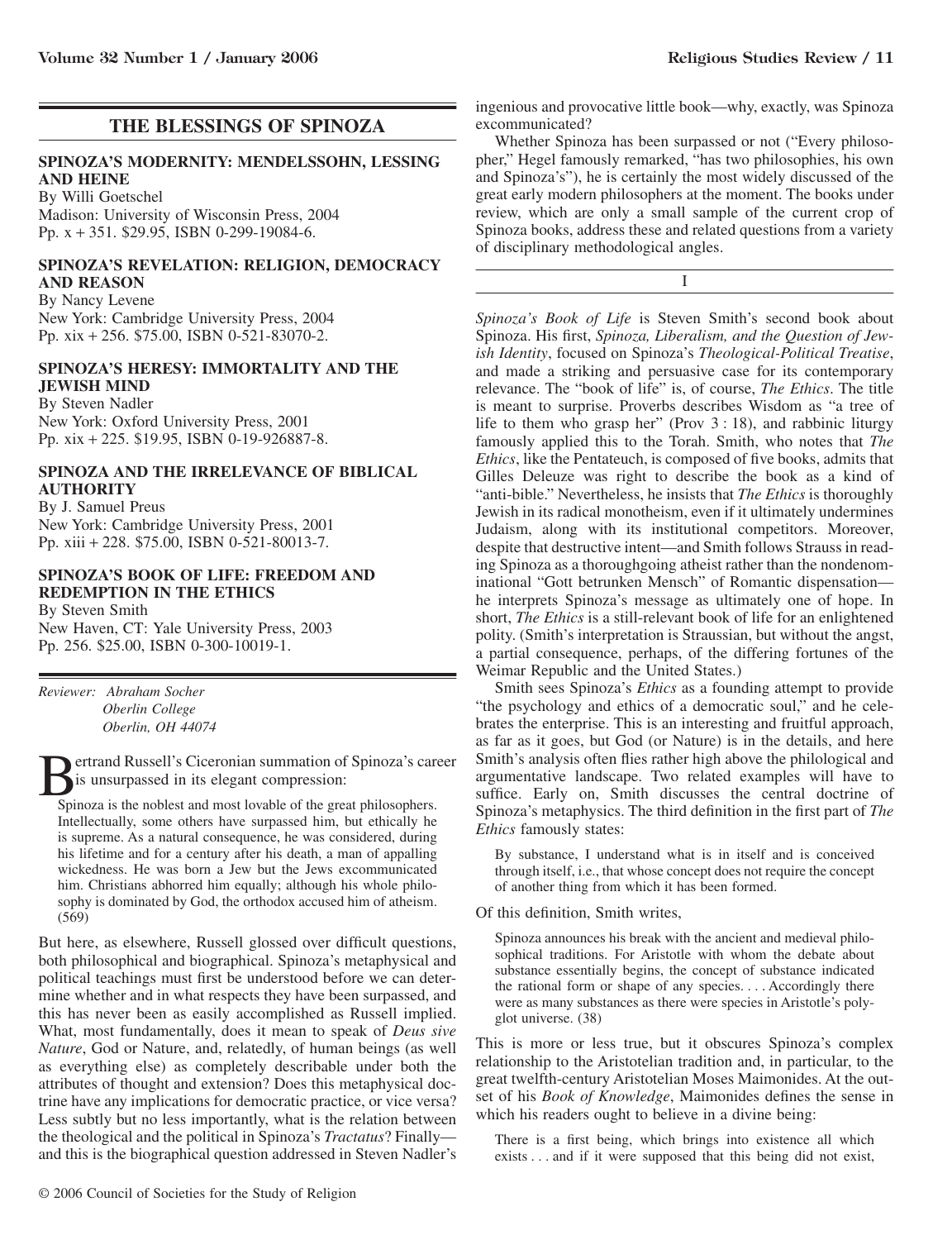nothing else could exist. However if it were supposed that all beings but it existed, it alone would still exist. (reviewer's translation)

In short, Spinoza's substance is Maimonides's God, the Aristotelian First Being, made immanent. So, far from breaking with the medieval Aristotelian tradition, Spinoza might better be understood as carrying the inner logic of this position to its most radical conclusion. Smith is, of course, familiar with the classic work of Harry Wolfson on Spinoza's complex indebtedness to the medieval tradition as well as the important corrections and further findings of Warren Harvey and others, but they play no role in his exposition, to its detriment.

The main concern of *Spinoza's Book of Life* is not in questions of being, as such, but rather in the impact of metaphysical arguments and doctrines on religion and politics. In this respect, Spinoza's thoroughgoing determinism with regard to human agency is a crucial issue, and Smith devotes a chapter to it. In it he claims that Spinoza's determinism is not incompatible with a chastened sense of human freedom. This certainly keeps with Spinoza's intentions, but I am not sure that Smith has come to terms with just how modest Spinoza's freedom may have been. In opposition to Isaiah Berlin's interpretation, Smith writes,

It is not because we have a will but because we possess intelligence . . . that we are free agents. It is by virtue of our possession of a reflective consciousness capable of conceiving, imagining, wishing and doing that we are free. To say, as Spinoza does, that freedom and determinism are compatible is not to assert that human beings follow the same causal patterns as nonhuman objects. (80)

Perhaps. But, unfortunately, Smith never moves very far beyond this assertion to substantive philosophical argument. Yet I am far from alone in thinking that it is a central feature of our moral reflection that—precisely at the moment of reflection—our action is not yet determined. I think practical syllogisms (to return to Aristotelian terminology) have causal force, at least sometimes. In this regard, it is striking that Smith chooses not to quote Spinoza's famous response to an earnest, worried Tschirnhaus on freedom:

Conceive, if you will, that while the stone continues to move, it thinks, and knows that as far as it can it strives to continue to move. Of course since this stone is conscious only of its striving, and not at all indifferent, it will believe itself to be free, and to persevere in motion for no other cause than because it wills to. And this is that human freedom which everyone brags of having, and which consists only in this: that men are conscious of their appetite and ignorant of the causes by which they are determined. (Letter 58)

To think otherwise, Spinoza says again and again, would be to imagine that human beings are "an empire within an empire," autonomous and apart from the causal network of nature. But this would be to suppose that man was a substance, whose concept is entirely self-sufficient. Nor does Smith's footnote of Donald Davidson's related arguments for his position of "anomalous monism" help. In the first place, as Smith's Yale colleague Michael Della Rocca has shown, Davidson and Spinoza's positions differ in important respects. In the second, Smith does not tell us in what respect he finds Davidson's arguments persuasive, and how it tallies with Spinoza's position.

I do not claim that Smith has no reply to such objections. Certainly Stuart Hampshire (who Smith quotes but does not truly employ) thought that there was a philosophically and exegetically satisfying middle position to be found in Spinoza. My criticism is that too often in this book Smith sketches the outlines of an interesting position on Spinoza's behalf, but fails to fill it in or truly engage and answer potential criticisms. On the other hand, it should be noted that Smith is a graceful and lucid writer and his emphasis on the "theological-political" context of even Spinoza's most difficult metaphysical doctrines is useful and redresses an imbalance in the literature.

II

There could hardly be a greater contrast between Smith's determination to read Spinoza as an author with something vital to teach us about modernity and the late J. Samuel Preus's interpretive project in *Spinoza and the Irrelevance of Biblical Authority*. Readers of this journal are likely to know Preus's work on the historical origins of modern biblical criticism and, especially, the critical study of religion, from his influential *Explaining Religion from Bodin to Freud*. In this book (his last), Preus employed the contextualist approach of early modern intellectual historians such as J.G.A. Pocock and Quentin Skinner, whose great methodological manifesto, "Meaning and Understanding in the History of Ideas," was directed, in part, against Straussian readings of Spinoza, Hobbes, and others. Skinner insisted that the first and primary task of historical interpretation was to reconstruct the immediate lexical and rhetorical context of a work, rather than constructing a transhistorical dialogue between widely separated thinkers and ourselves.

Preus follows this approach to great effect. In doing so, he uncovers a politically charged debate over the practice of biblical interpretation among Spinoza's contemporaries, and interprets the *Theological-Political Treatise* as directed, at least in the first place, at moving—or perhaps, better, *mooting*—this debate. Of particular importance is Preus's resurrection of the biblical interpretation of Spinoza's erstwhile colleague Ludwig Meyer, whom he regards as the hidden opponent of the *Treatise*. Meyer was an idiosyncratic rationalist, who aspired to produce a systematic reinterpretation of the Bible which would bring it into harmony with the new Cartesian and even more recent Spinozist philosophy. Spinoza, who already had thorough experience with such an approach in his early reading of Maimonides and other medieval rationalists, would have none of it. In opposition, he developed a thoroughly historicist approach which alienated the language, text, and doctrine of the biblical documents from the present day and placed it in a historically interesting but politically irrelevant distant past. (This approach also has Maimonidean roots, but that is another story.)

In doing so, Spinoza invented modern biblical criticism. As Preus writes, "His approach to scripture comprehended all the discoveries and advances that made a new departure necessary." It is nice irony that Preus gives new precision to our understanding of the origins and primary aims of Spinoza's method of biblical interpretation by employing a direct methodological descendant of precisely the historicism which is at its heart.

Nancy Levene is Preus's successor at Indiana University, and though she is thoroughly anti-Straussian, her approach to the material is constructive rather than contextual. Much as Smith, she presents a Spinoza who still speaks to us about the predicaments of religion and democracy. In *Spinoza's Revelation: Religion, Democracy and Reason*, Levene takes Spinoza's positive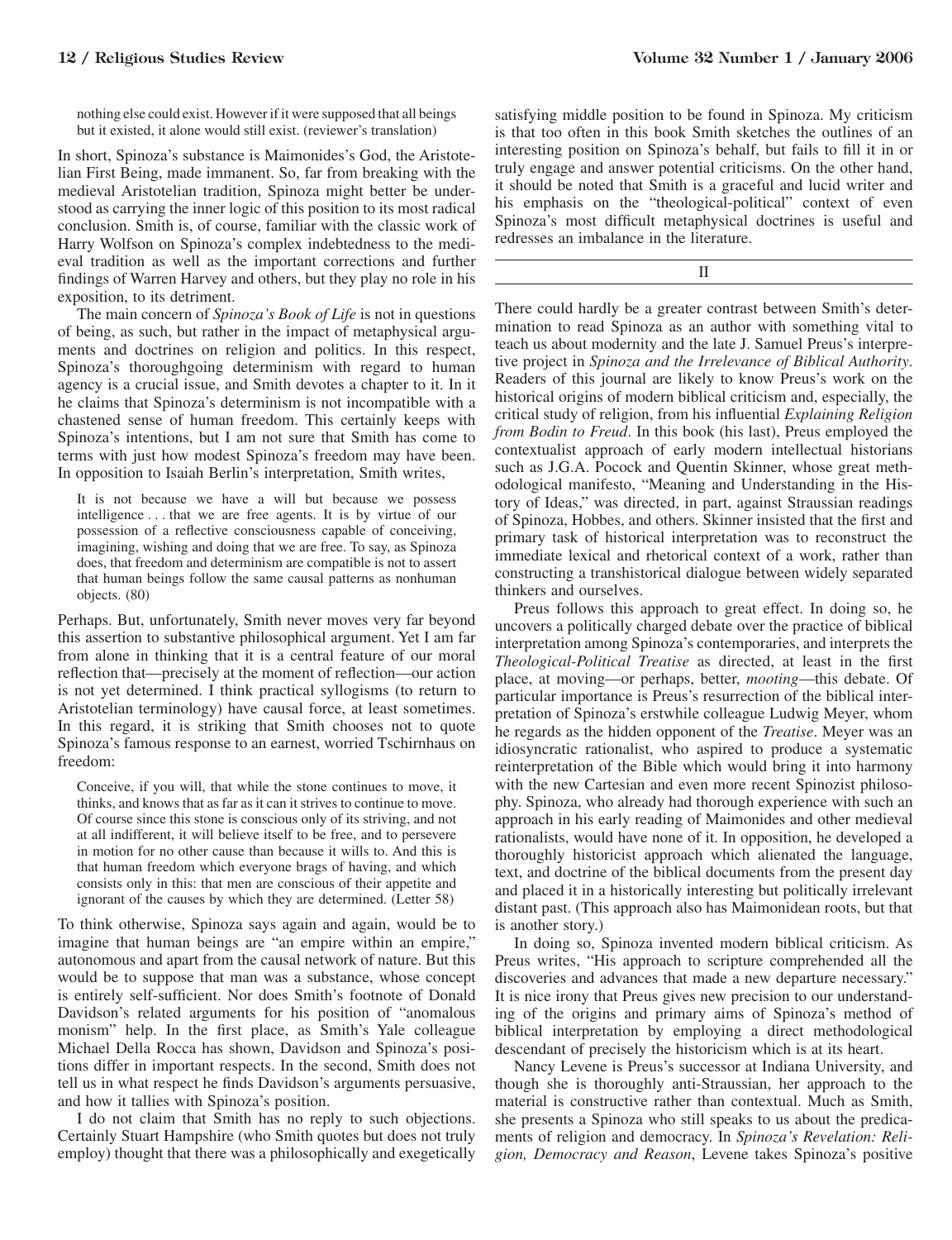claims to be presenting a genuine, if heterodox, religious approach to the Bible and the place of religion in a democracy less ironically than either Smith's Straussian or Preus's historicist reading will allow. In an important passage, Levene writes,

Spinoza is not implying that Scripture is the only or even the primary instance of God's word in the world. He is suggesting something different from both Jewish and Christian readers, and different too from the philosophical and historical-critical readings of the Bible that would continue to develop after him. Spinoza's reading of the Bible is intended to establish that the truth of the Bible is a universal and eternal truth precisely because it is revealed, that is available in the text of a particular instance; we only know its content—its "wages," as he puts it—from its appearance in particular histories directed to particular audiences in particular conditions. Despite Spinoza's occasional implication that obedience is simply the way to salvation for the ignorant multitude, it is not that truth abides eternally and is periodically also revealed in certain texts at certain times. Rather, it is that truths of reason have themselves not always been in the world. (92-93)

One way to take this is that Spinoza thinks we can attain important truths through reflection upon the Bible, just as we can through any natural, human product of a particular history. But this is not all that Levene means, since that would make the Bible and its authority in European society irrelevant, or, at least, no more relevant than anything else. Rather, she seems to be arguing that Spinoza developed something like a distinctively modern (or even postmodern) version of the doctrine of double truth, which Renan ascribed to Averröes. In the next paragraph, Levene writes,

The integrity of each—divine and human, minds and texts, reasoning and obeying—depends on their separation. It depends on understanding that philosophy and theology no more express the same truth from different angles than they express different truths from the same angle—that philosophy and theology are each sovereign (absolutely independent of each other) only if they are conceived in relation to each other. (93)

Levene's exegetical argument for this reading is complex and I cannot do justice to it in the compass of this review, but I am also not convinced. Here, I am inclined to side with Smith, who is willing cheerfully to accept the charges of duplicitous atheism that were hurled at Spinoza. When, at the end of the preface to the *Theological-Political Treatise*, Spinoza denies that "Reason is a mere handmaid to Theology," he is at the beginning of a long and deliberate siege war against the latter. Perhaps Levene, who can be an extraordinarily subtle reader, can accommodate this within her account of Spinoza's project, but at the moment I do not see how. This leads us to the biographical question, addressed by Steven Nadler, of the precise nature of Spinoza's heresy.

III

Steven Nadler's book, *Spinoza's Heresy: Immortality and the Jewish Mind*, is different in form, content, and approach from any of the books I have discussed so far. It starts with a rhetorical bang: "It is a splendid mystery," he writes, full stop, paragraph break. The mystery is what Spinoza did in 1656, when he was only twenty-three years old, unpublished, and an orphan, to provoke the leadership of the Portuguese Synagogue into the most vituperative *Cherem*, or writ of excommunication, that it ever promulgated. Among the famous highlights are these:

But having failed to make him mend his wicked ways, and, on the contrary, daily receiving more and more serious information about the abominable heresies which he practiced and taught and about his monstrous deeds … the said Espinoza should be excommunicated and expelled from the people of Israel. By decree of the angels and by the command of the holy men, we excommunicate, expel, curse and damn Baruch de Espinoza … cursing him with the excommunication with which Joshua banned Jericho and with the curse which Elisha cursed the boys and with all the castigations which are written in the Book of the Law. Cursed be he by day and cursed be he by night; cursed be he when he lies down and cursed be he when he rises up. Cursed be he when he goes out and cursed be he when he comes in. . . . And the Lord shall blot out his name from under heaven. . . . (Nadler, 2)

What were Spinoza's abominable heresies and monstrous deeds? It is striking that the *parnasim* of the Sephardic Jewish community seem to have got it so right, as it were, so early. Although this community, fragile and defensive in its recent emergence from the Converso world of Spain and Portugal, pronounced a perhaps unprecedented number of excommunications, they managed to recognize Spinoza as their most dangerous heretic before he had published a word. On the other hand, Nadler may be overstating both the mystery and the drama of the occasion. This is his description, drawing on the work of Offenberg and Salomon, of the origins of the text of the *Cherem*:

[It] had had been brought back to Amsterdam from Venice by Rabbi Saul Levi Mortera almost forty years earlier. . . . Mortera received the appropriate text from Venice's chief rabbi, his former teacher, Leon Modena. Modena, in turn had adapted it from the late thirteenth-century compendium of Jewish law and customs, the *Kol Bo* ('All is Within'). Mortera's Venetian mentor, a man possessed of both immense learning and a seriously flawed character, was not to be trifled with. He cobbled together a document full of curses and imprecations . . . their sheer quantity makes the *cherem* actually used for Spinoza decades later mild by comparison. It was a text that the Amsterdam Jews seem to have kept in reserve. . . . As far as we know, Modena's elaborate composition was brought out in the seventeenth century only for the banning of Spinoza. Therein lies the puzzle. (3)

This is snappy, suspenseful writing. Nadler has a sense of plot and pacing rare among scholars, let alone historians of philosophy. Still, it should be noted that the title *Kol Bo* is just the Hebrew equivalent of the Latin *Vade Mecum*. It is a one-volume handbook, and it took no great scholarship on the part of Modena to crib some language from it, which then was kept around as possible boilerplate. Moreover, the fact that it was apparently only drawn on in part lessens the sense of a rhetorical WMD, carefully held by the officials of the community for a situation of extreme doxological danger. Especially since it was originally drafted for a disputatious but garden-variety communal dispute: a synagogue breakaway ("that," as the old joke goes, "is the *schule* I *don't* pray at"). So I am a little skeptical over whether it is, in the end, "a splendid mystery," or just a historical curiosity that Spinoza's excommunication contains rather more heat than one might have expected. But even if Nadler may have indulged in a literary conceit, it is one with heuristic value, for it allows him to explore the limits and possibilities of seventeenth-century Jewish thought to great effect.

This is so, despite the fact that I think Nadler's answer to the mystery he poses is fundamentally flawed. Briefly, it is that the community was particularly exercised over Spinoza's rejection of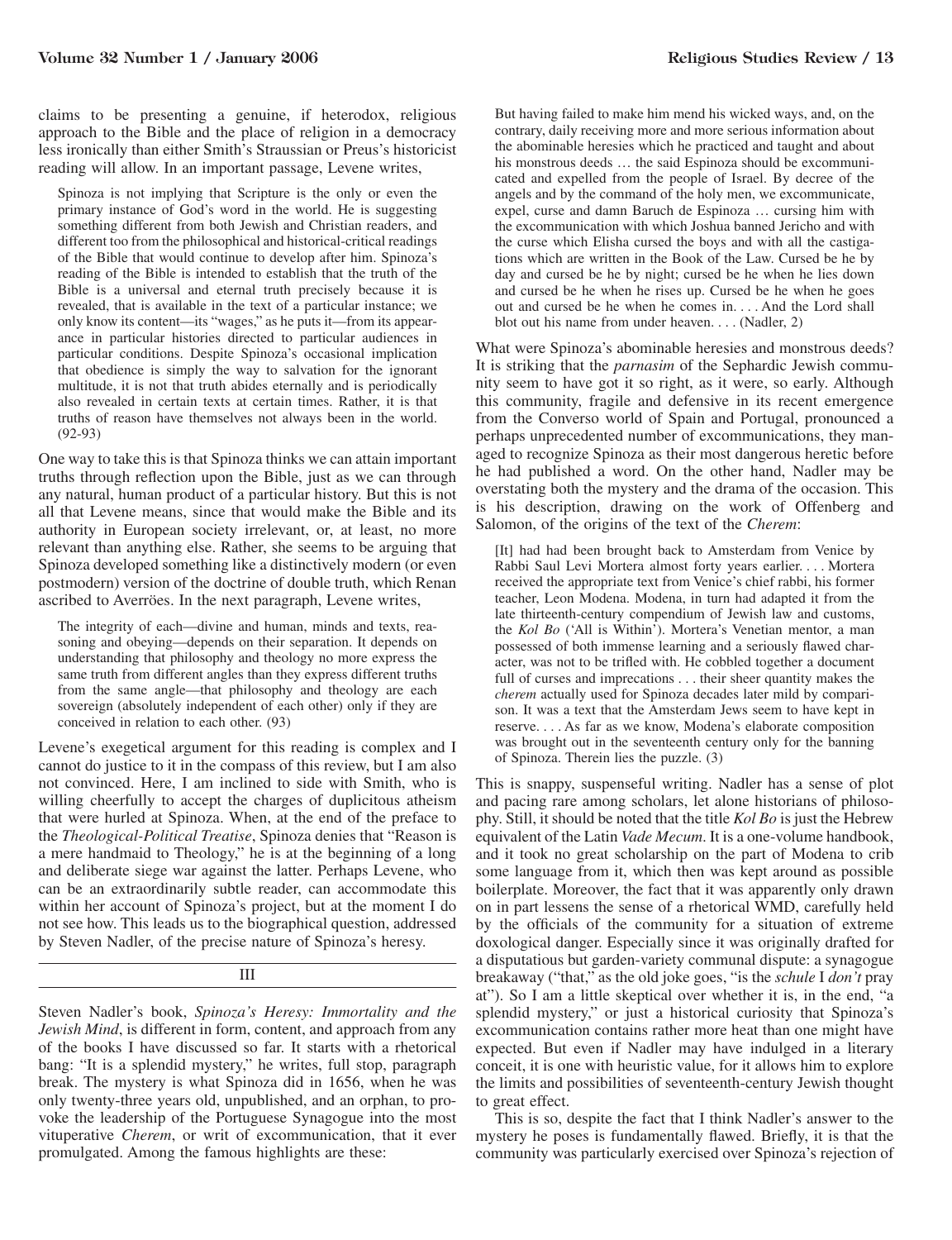the idea of immortality, or at least a robust, individual immortality such as is contemplated in rabbinic and medieval texts. Nadler finds this paradoxical, since he thinks that there is no Jewish dogma regarding the immortality of the soul:

However there was still the question—and it was a particularly glaring one, in the light of the Jewish tradition and the wide maneuvering room usually provided therein for thinking on metaphysical matters—as to why a denial of immortality of the soul should contribute to one's earning an excommunication. (177)

His conclusion is that, because of the vulnerability of the very idea of rabbinic tradition among returned marranos living in a Calvinist country (which defined itself against the "Pharasaism" of the Roman Catholic Church), the rabbis and communal leaders found themselves much less willing than their predecessors to allow for wide metaphysical maneuvers. "Jewish Amsterdam in the 1650s," he writes, "was simply the wrong place in which to deny the immortality of the soul." But this overstates the case. The famous and classic rabbinic text with regard to heresy is *m. Sanhedrin* 10:1:

All Israel have a portion in the world to come, as it is written "Your people shall all be righteous, they shall inherit the land forever; the branch of my planting, the work of my hands that I may be glorified," (Isa 60 : 21). But the following have no portion in the world to come: he who says that there is no resurrection of the dead, and he who says that the Torah is not from heaven, and an *apikoros*. (reviewer's translation)

Note that this text which is aimed at decisively ruling out certain heretical beliefs mentions the divinity of the Torah (which the young Spinoza also apparently had already denied) and the specific doctrine of the resurrection of the dead (we shall leave aside the interesting question as to what the Mishna understood an Epicurean to be) does not include the belief in an afterlife, but only because it absolutely presupposes it, *as does the entire rabbinic tradition that follows*. This does not sit well with Nadler's characterization:

Is there a Jewish doctrine of the immortality of the soul? Perhaps it is better to say that, among Jewish rabbinic traditions, there is a dominant tendency toward belief in personal immortality, with a fair amount of disagreement on the detailed nature of what happens to the soul after death. (62)

The interested reader should not turn to Nadler for an understanding of rabbinic theology, and this harms his account of what is distinctive about the religion of seventeenth-century Amsterdam Jewry. Fortunately, his real interest is in Spinoza's view of immortality and here his exegesis is not only lucid but also convincing.

There is one contributory reason for the striking language of Spinoza's *herem*, which Nadler does not mention and it has little to do with metaphysics and rabbinic doctrine. Spinoza's first name was, of course, Baruch, which means blessed. When in his mature philosophical works, he speaks of the possibility of attaining blessedness, there is most likely a pun lurking there, as there surely was in the repeated maledictions against Spinoza in the century after his death, in which his name seemed almost to have been changed from the blessed to the accursed Spinoza. The very first instance of such puns may be in the bitter maledictions of the *Cherem*: "cursed be he when he goes out and cursed be when he comes in," and so on.

IV

Whatever afterlife Spinoza does or does not enjoy personally or impersonally, there is the question of his literary afterlife. For Spinoza has had perhaps the most extraordinary reception history of any of the great modern philosophers, not only among professional philosophers but also more widely. As noted above, for a century he remained the accursed Spinoza until a sudden reversal under the auspices of the early romantics, such as Novalis and Goethe, in which his wholly original blessedness was perceived. Perhaps more parochially, he has been the patron saint of Jewish nonconformism for more than two centuries.

At the end of the penultimate chapter of *The Future of an Illusion*, Freud looks forward to the day when the modern citizen will join "with our fellow unbelievers, [and] be able to say without regret

We leave heaven To the angels and the sparrows."

The unbeliever in question was Heine, who in turn was speaking of Spinoza. Although Willi Goetschel does not quote this particular text, it is precisely this tradition whose origins he reinterprets in his dense, rewarding study, *Spinoza's Modernity: Mendelssohn, Lessing and Heine*. Goetschel begins with a substantial and interesting interpretation of Spinoza's philosophy and its distinctive modernity. Here his interpretation has points of contact with that of Levene in his insistence that far from being "antireligious or anti-spiritual … Spinoza's is the only modern philosophy that makes religion possible for modern consciousness." Goetschel devotes the next two sections to equally long and ambitious discussions of Moses Mendelssohn and his friend Gotthold Ephraim Lessing. There is also a much shorter discussion of Heine (which perhaps does not fully justify the subtitle, but is interesting nonetheless).

In *Jerusalem* (1783), Mendelssohn mentions Spinoza only once, and then only, it seems, in passing. "In matters of moral philosophy," he writes, "Hobbes has the same merit as Spinoza has in metaphysics. His ingenious errors have occasioned inquiry." But, as Guttman showed a generation ago, Spinoza's work, and in particular the political work to which Mendelssohn does not refer, is the single most important text with which Mendelssohn is in dialogue. What Goetschel shows is that in fact Mendelssohn and Lessing's lifelong intellectual exchange, which became one of the great symbols of Enlightenment tolerance, had the writings and figure of Spinoza as its constant subtext. This was true not merely in Lessing's plays *Die Juden* and *Natan der Wiese* or in their shared aspirations for Jewish rights but also in their important discussions of aesthetics. This helps us understand why Jacobi's famous instigation of the "Pantheism controversy," in which he alleged to Mendelssohn that Lessing had confessed his conversion to Spinozism before he died (and thus showed the dead-end to which Enlightenment led), hit Mendelssohn so hard. His response was the last great work of German pre-Kantian philosophy, *Morning Hours*. In it he undertook the defense of a "purified Spinozism," to which it would be no shame for his great friend to have adhered. It will be not the least of Goetschel's book's merits if it brings new interest in Mendelssohn's last great work. Mendelssohn's friends and family believed that the effort of writing it killed him.